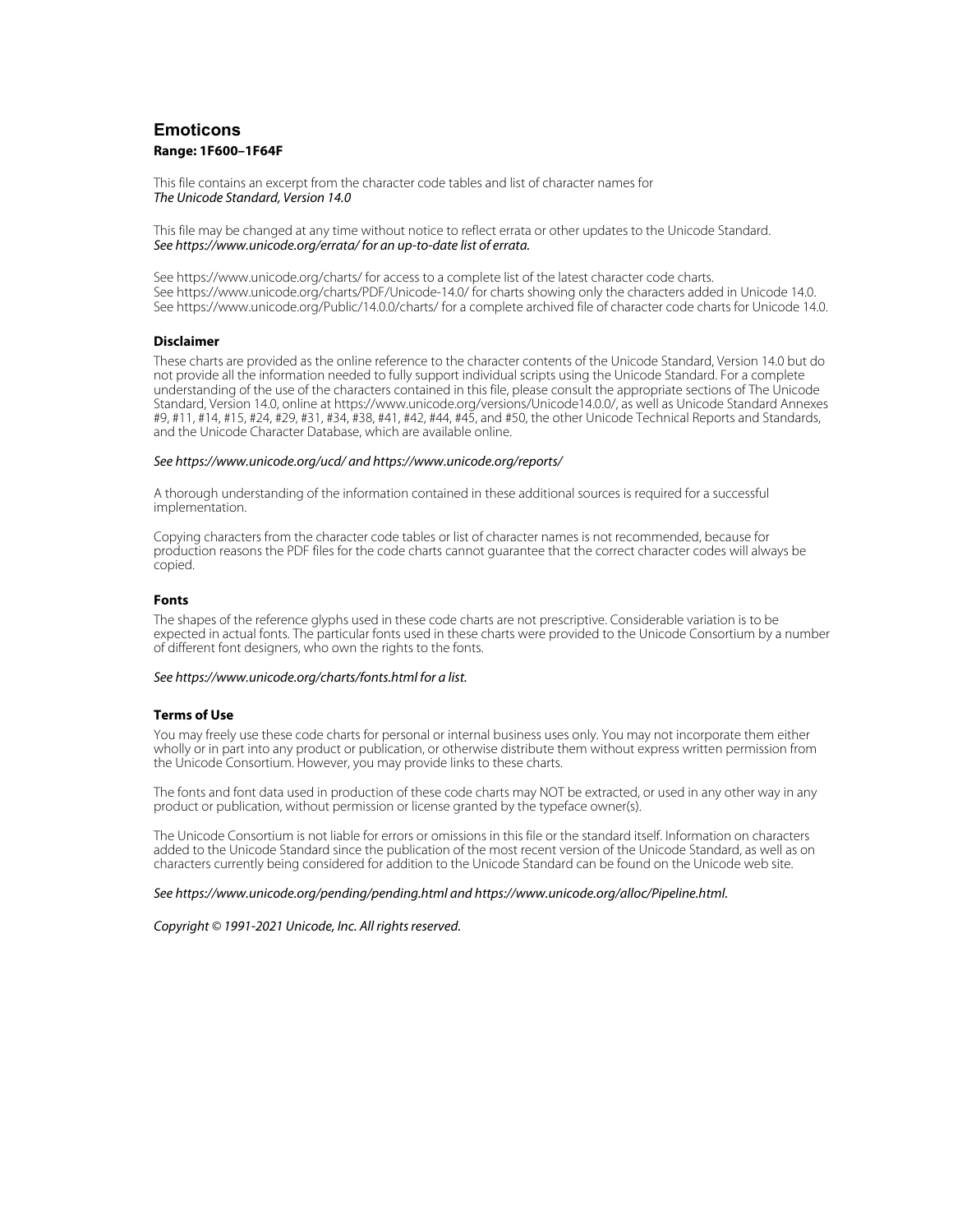|                | 1F60                         | 1F61                            | 1F62         | 1F63               | 1F64            |
|----------------|------------------------------|---------------------------------|--------------|--------------------|-----------------|
| 0              | $\ddot{\mathbb{E}}$          |                                 | ð 6          | ်း                 | فؤ              |
|                | 1F600                        | 1F610                           | 1F620        | 1F630              | 1F640           |
| 1              | w                            |                                 | $\bullet$    | $\mathbf{\hat{C}}$ | $\ddot{\cdot}$  |
|                | 1F601                        | 1F611                           | 1F621        | 1F631              | 1F641           |
| $\overline{c}$ | (亚)                          |                                 |              | ್ತ                 |                 |
|                | 1F602                        | 1F612                           | 1F622        | 1F632              | 1F642           |
| 3              | $\stackrel{\bullet}{\smile}$ |                                 | نجيز         | $\circ$            | $\tilde{\cdot}$ |
|                | 1F603                        | 1F613                           | 1F623        | 1F633              | 1F643           |
| 4              |                              |                                 |              | <b>Zzz</b>         | $\circ \circ$   |
|                | 1F604                        | 1F614                           | 1F624        | 1F634              | 1F644           |
| 5              | ∩∼                           |                                 |              | ٛۄؘ<br>ؙ           | $\hat{e}$<br>≰  |
|                | 1F605                        | 1F615                           | 1F625        | 1F635              | 1F645           |
| 6              | ě                            | ╳                               |              | $\bullet$          | في              |
|                | 1F606                        | 1F616                           | 1F626        | 1F636              | 1F646           |
| 7              | ⊼⊼                           | š.                              |              |                    | 11              |
|                | 1F607                        | 1F617                           | 1F627        | 1F637              | 1F647           |
| 8              |                              | ż                               | Θc           | w                  | iā.             |
|                | 1F608                        | 1F618                           | 1F628        | 1F638              | 1F648           |
| 9              |                              | 3.                              |              | অ                  | 您               |
|                | 1F609                        | 1F619                           | 1F629        | 1F639              | 1F649           |
| A              | ∩∩                           | ^^<br>š                         |              |                    |                 |
|                | 1F60A                        | 1F61A                           | 1F62A        | 1F63A              | 1F64A           |
| B              |                              | $\overset{\bullet}{\mathbf{v}}$ | ້∕≾ັ         |                    | ြေချ            |
|                | 1F60B                        | 1F61B                           | 1F62B        | 1F63B              | 1F64B           |
| C              |                              | $\tilde{\cdot}$                 | $\mathbf{m}$ | $\ddot{\bullet}$   | ∰₩፝             |
|                | 1F60C                        | 1F61C                           | 1F62C        | 1F63C              | 1F64C           |
| D              |                              | ><<br>ज                         |              | اپسیز<br>رو        | أفسيكم          |
|                | 1F60D                        | 1F61D                           | 1F62D        | 1F63D              | 1F64D           |
|                |                              |                                 |              |                    | ڨگه             |
|                | 1F60E                        | 1F61E                           | 1F62E        | 1F63E              | 1F64E           |
| F              |                              |                                 | $\Omega$     |                    |                 |
|                | 1F60F                        | 1F61F                           | 1F62F        | 1F63F              | 1F64F           |

The Unicode Standard 14.0, Copyright © 1991-2021 Unicode, Inc. All rights reserved.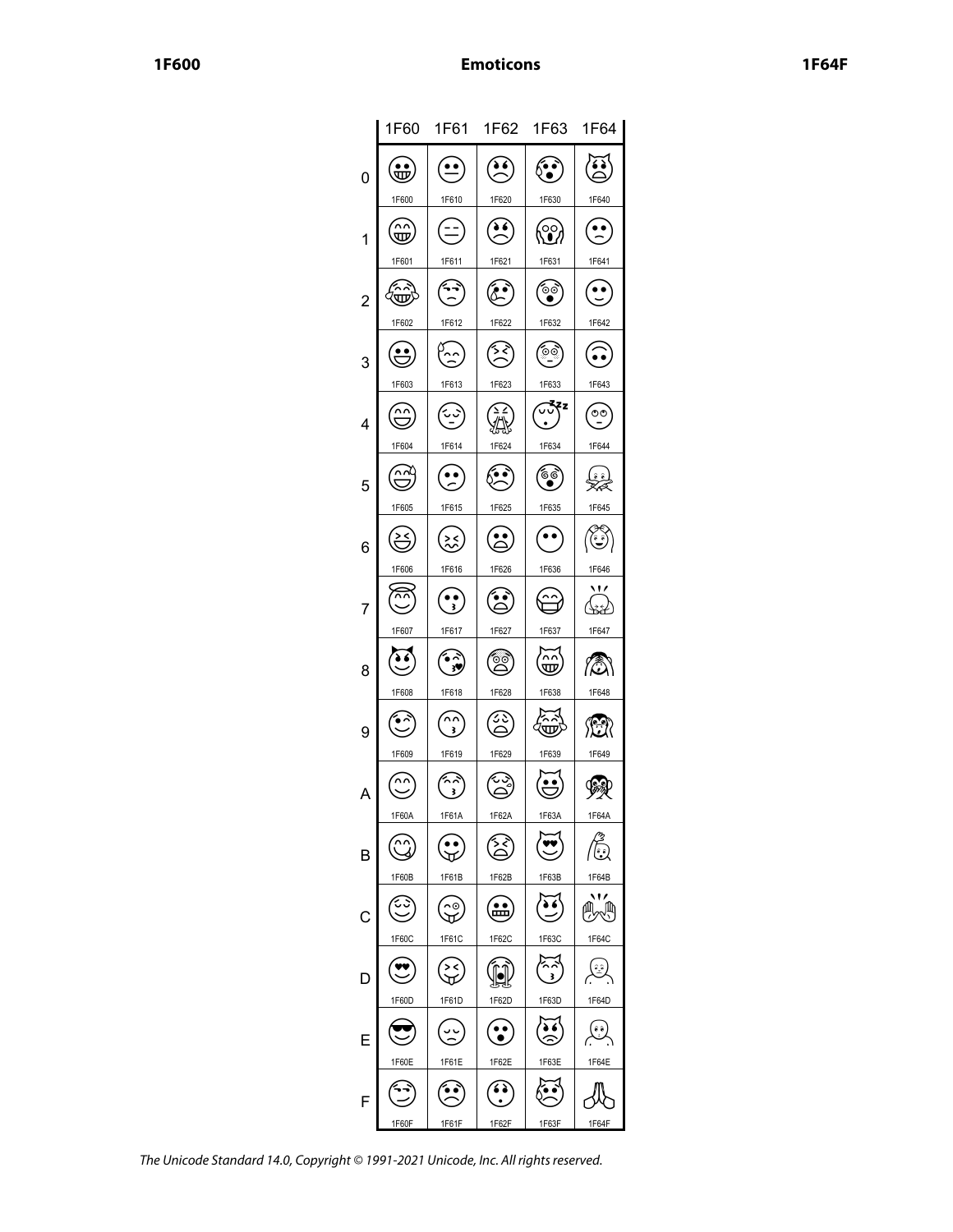# **Emoticons**

The emoticons have been organized by mouth shape to make  $\Box$  1F629  $\circledR$  WEARY FACE it easier to locate the different characters in the code chart. 1F62A <sup>S</sup> SLEEPY FACE 1F62B TIRED FACE **Faces** 1F62C <sup>a</sup> GRIMACING FACE 1F600 **⊕** GRINNING FACE • should not be depicted with zipper mouth 1F601 GRINNING FACE WITH SMILING EYES  $\rightarrow$  1F910  $\oplus$  zipper-mouth face 1F602 FACE WITH TEARS OF JOY 1F62D **W** LOUDLY CRYING FACE 1F603 SMILING FACE WITH OPEN MOUTH 1F62E FACE WITH OPEN MOUTH  $\rightarrow$  263A  $\odot$  white smiling face 1F62F <sup>(1)</sup> HUSHED FACE 1F604 SMILING FACE WITH OPEN MOUTH AND 1F630 FACE WITH OPEN MOUTH AND COLD SWEAT SMILING EYES 1F631 **& FACE SCREAMING IN FEAR** 1F605 <sup>3</sup> SMILING FACE WITH OPEN MOUTH AND COLD 1F632 <sup>3</sup> ASTONISHED FACE SWEAT 1F633 <sup>S</sup>FLUSHED FACE 1F606 <sup>3</sup> SMILING FACE WITH OPEN MOUTH AND TIGHTLY-CLOSED EYES • embarrassed 1F634  $\circled{C}^*$  SLEEPING FACE 1F607 SMILING FACE WITH HALO<br>1F608 U SMILING FACE WITH HORN SMILING FACE WITH HORNS 1F635 **DIZZY FACE** • commonly depicted as a (sinister) smiling 1F636 FACE WITHOUT MOUTH version of  $1F47F$   $\circledast$  imp  $\rightarrow$  2687  $\odot$  white circle with two dots 1F609 WINKING FACE 1F637 FACE WITH MEDICAL MASK 1F60A  $\circledcirc$  SMILING FACE WITH SMILING EYES **Cat faces** 1F60B FACE SAVOURING DELICIOUS FOOD 1F638 <sup>3</sup> 1F638  $\circledcirc$  GRINNING CAT FACE WITH SMILING EYES<br>1F639  $\circledcirc$  CAT FACE WITH TEARS OF JOY 1F60C <sup>S</sup> RELIEVED FACE 1F639 <sup>◎</sup> CAT FACE WITH TEARS OF JOY<br>1F63A ◎ SMILING CAT FACE WITH OPEN • indicates relief, not sleeping 9 SMILING CAT FACE WITH OPEN MOUTH<br>9 SMILING CAT FACE WITH HEART-SHAPE 1F60D <sup>S</sup> SMILING FACE WITH HEART-SHAPED EYES 1F63B  $\circledS$  SMILING CAT FACE WITH HEART-SHAPED EYES<br>1F63C  $\circledS$  CAT FACE WITH WRY SMILE 1F60E SMILING FACE WITH SUNGLASSES 1F63C  <sup>③</sup>  CAT FACE WITH WRY SMILE<br>1F63D   ⑦  KISSING CAT FACE WITH CL 1F60F SMIRKING FACE 1F63D  $\circledS$  KISSING CAT FACE WITH CLOSED EYES<br>1F63E  $\circledS$  POUTING CAT FACE 1F610 <sup>O</sup> NEUTRAL FACE POUTING CAT FACE • used for the West Wind in some Mahjong • intended to depict pouting rather than simply annotation anger 1F611 EXPRESSIONLESS FACE 1F63F CRYING CAT FACE 1F612 C UNAMUSED FACE 1F640 <sup>3</sup> WEARY CAT FACE 1F613 FACE WITH COLD SWEAT • indicates tired, not horrified 1F614 <sup>©</sup> PENSIVE FACE 1F615 CONFUSED FACE **Faces** 1F641 <sup>3</sup> SLIGHTLY FROWNING FACE 1F616 <sup>3</sup> CONFOUNDED FACE 1F617 KISSING FACE  $\rightarrow$  2639  $\odot$  white frowning face 1F618 FACE THROWING A KISS 1F642 <sup>3</sup> SLIGHTLY SMILING FACE 1F619 KISSING FACE WITH SMILING EYES  $\rightarrow$  263A  $\odot$  white smiling face 1F643 UPSIDE-DOWN FACE 1F61A <sup>3</sup> KISSING FACE WITH CLOSED EYES 1F644 FACE WITH ROLLING EYES 1F61B FACE WITH STUCK-OUT TONGUE FACE WITH STUCK-OUT TONGUE AND WINKING EYE **Gesture symbols** 1F645 FACE WITH NO GOOD GESTURE • kidding, not serious • conveys "no deal" or "not ok", not anger; the 1F61D  $\circledS$  FACE WITH STUCK-OUT TONGUE AND inverse of 1F646 ( face with ok gesture TIGHTLY-CLOSED EYES 1F646 (C) FACE WITH OK GESTURE • kidding, not serious 1F647  $\ddot{\otimes}$  PERSON BOWING DEEPLY 1F61E **DISAPPOINTED FACE** • most commonly depicted as Japanese-style  $\rightarrow$  2639  $\odot$  white frowning face bowing while seated (dogeza) 1F61F WORRIED FACE 1F648 **A** SEE-NO-EVIL MONKEY 1F620 ANGRY FACE 1F649 愈 HEAR-NO-EVIL MONKEY 1F621 <sup>®</sup> POUTING FACE 1F64A SPEAK-NO-EVIL MONKEY • intended to depict pouting rather than simply 1F64B 6 HAPPY PERSON RAISING ONE HAND anger 1F64C  $\frac{200}{100}$  PERSON RAISING BOTH HANDS IN 1F622 CRYING FACE CELEBRATION 1F623 <sup>3</sup> PERSEVERING FACE = banzai! 1F624 FACE WITH LOOK OF TRIUMPH 1F64D **A PERSON FROWNING** • indicates triumph, not anger 1F64E **A** PERSON WITH POUTING FACE 1F625 **C** DISAPPOINTED BUT RELIEVED FACE • intended to depict pouting rather than simply 1F626 <sup>3</sup> FROWNING FACE WITH OPEN MOUTH anger • frowning, not shocked or surprised 1F627 <sup>3</sup> ANGUISHED FACE 1F628 <sup>S</sup> FEARFUL FACE